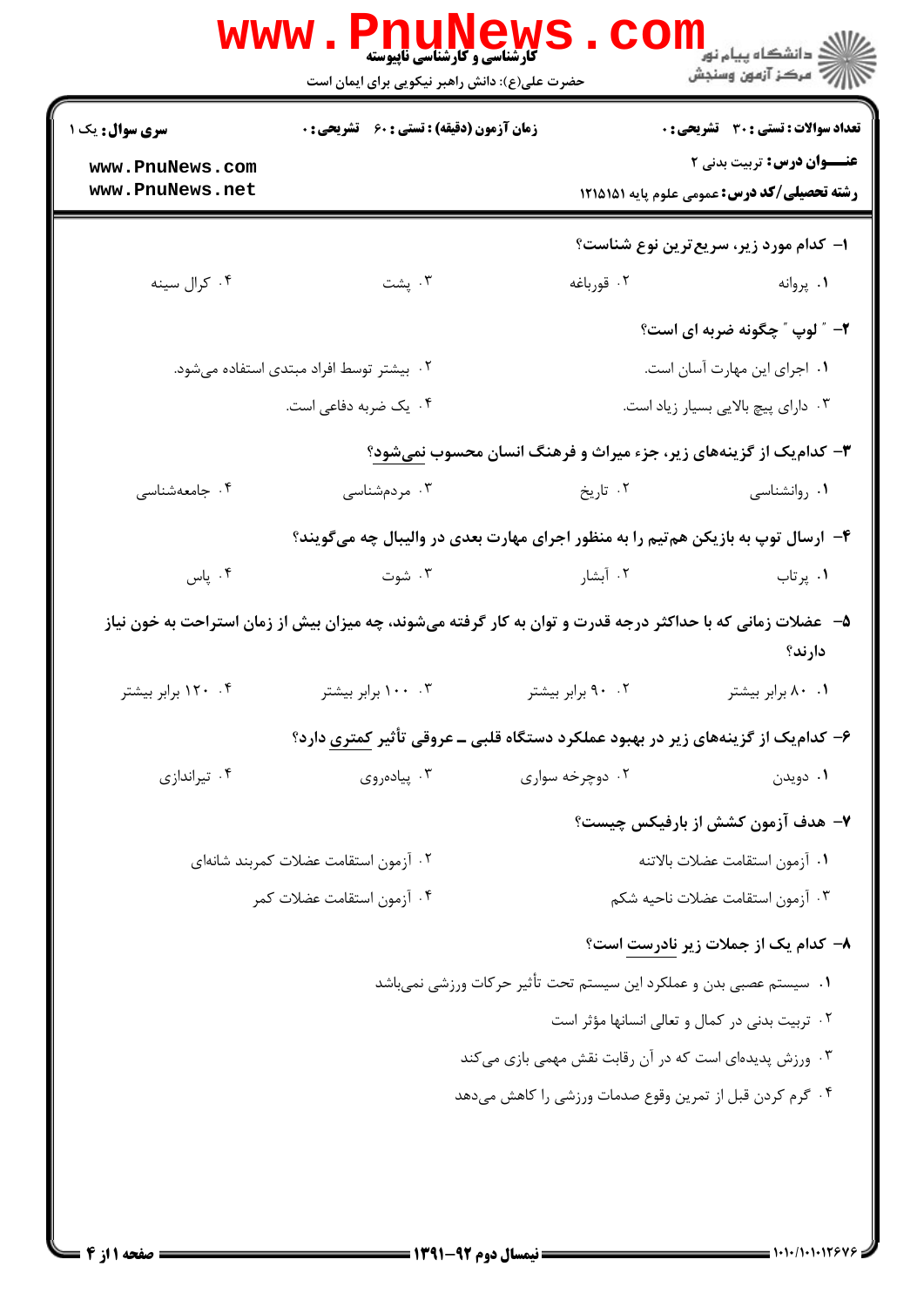| <b>www.PnuNews</b><br><mark>د</mark> دانشڪاه پيام نور<br>// مرکز آزمون وسنڊش<br><b>گارشناسی و کارشناسی ناپیوسته</b> |                                                                                |                    |                                                                                                 |  |  |  |
|---------------------------------------------------------------------------------------------------------------------|--------------------------------------------------------------------------------|--------------------|-------------------------------------------------------------------------------------------------|--|--|--|
|                                                                                                                     | حضرت علی(ع): دانش راهبر نیکویی برای ایمان است                                  |                    |                                                                                                 |  |  |  |
| <b>سری سوال : ۱ یک</b>                                                                                              | <b>زمان آزمون (دقیقه) : تستی : 60 ٪ تشریحی : 0</b>                             |                    | <b>تعداد سوالات : تستي : 30 ٪ تشريحي : 0</b>                                                    |  |  |  |
| www.PnuNews.com                                                                                                     |                                                                                |                    | <b>عنـــوان درس:</b> تربیت بدنی ۲                                                               |  |  |  |
| www.PnuNews.net                                                                                                     |                                                                                |                    | <b>رشته تحصیلی/کد درس:</b> عمومی علوم پایه ۱۲۱۵۱۵۱                                              |  |  |  |
|                                                                                                                     |                                                                                |                    | ۹- کدام عبارت زیر در اجرای حرکات کششی ایستایی <u>نادرست</u> است؟                                |  |  |  |
|                                                                                                                     |                                                                                |                    | ٠. بايد قدري بيش از دامنه حركتي معمول به مفصل فشار وارد كرد                                     |  |  |  |
|                                                                                                                     |                                                                                |                    | ۰۲ برای هر تمرین حداقل باید ۵ تکرار را در نظر گرفت                                              |  |  |  |
|                                                                                                                     | ۰۳ ابتدا و انتهای هر جلسه باید با حرکات انعطافپذیری باشد                       |                    |                                                                                                 |  |  |  |
|                                                                                                                     |                                                                                |                    | ۰۴ آرام سازی عضلانی باید جزئی از برنامه کششی باشد                                               |  |  |  |
|                                                                                                                     |                                                                                |                    | ∙۱- در بازی فوتبال، کدام یک از انواع کنترل ها عمومیت بیشتری دارد؟                               |  |  |  |
| ۰۴ کنترل با شانه                                                                                                    | ۰۳ کنترل با روی پا                                                             | ٠٢ كنترل با بغل پا | ٠١ كنترل با سر                                                                                  |  |  |  |
|                                                                                                                     |                                                                                |                    | 11- ارسال توپ به بازیکن هم تیم را به منظور اجرای مهارت بعدی در والیبال چه می گویند؟             |  |  |  |
| ۰۴ پرتاب                                                                                                            | ۰۳ پاس                                                                         | ۰۲ آبشار           | ۰۱ سرویس                                                                                        |  |  |  |
|                                                                                                                     | ۱۲– عمل رسانیدن اکسیژن و مواد غذایی به سایر بافتهای بدن، وظیفه چه دستگاهی است؟ |                    |                                                                                                 |  |  |  |
|                                                                                                                     | ۲. دستگاه تنفسی                                                                |                    | ۰۱ دستگاه لنفاوی                                                                                |  |  |  |
|                                                                                                                     | ۰۴ دستگاه قلبی عروقی                                                           |                    | ۰۳ دستگاه غدد درون ريز                                                                          |  |  |  |
|                                                                                                                     |                                                                                |                    | ۱۳- اعمل ورزشی از کدام طریق بر کاهش یا عدم مصرف سیگار مؤثرتر است؟                               |  |  |  |
| ۰۴ روانی                                                                                                            | ۰۳ جسمانی                                                                      | ۰۲ اجتماعی         | ۰۱ فیزیولوژیکی                                                                                  |  |  |  |
|                                                                                                                     |                                                                                |                    | ۱۴– برای رهایی از خستگی پس از تمرین باید سطح اسیدلاکتیک خون را با انجام چه فعالیتهایی کاهش داد؟ |  |  |  |
| ۰۴ سنگین                                                                                                            | ۰۳ سبک                                                                         | ۲. طولانی          | ۰۱ سرعتی                                                                                        |  |  |  |
|                                                                                                                     |                                                                                |                    | ۱۵– کدام یک از موارد زیر جزء مهارتهای اصلی بازی بسکتبال است؟                                    |  |  |  |
| ۰۴ هر سه مورد فوق                                                                                                   | ۰۳ شوت                                                                         | ۰۲ پاس             | ۰۱ دریبل                                                                                        |  |  |  |
|                                                                                                                     |                                                                                |                    | ۱۶- روش مدادی گرفتن راکت در تنیس روی میز بیشتر توسط بازیکنان چه کشورهایی استفاده می شود؟        |  |  |  |
| ۰۴ آمریکا                                                                                                           | ۰۳ اروپایی                                                                     | ۰۲ روسیه           | ۰۱ چين                                                                                          |  |  |  |
|                                                                                                                     |                                                                                |                    | ۱۷- چربی بدن مردان اگر از چند درصد تجاوز کند، فرد با اضافه وزن روبرو می شود؟                    |  |  |  |
| $\mathbf{r}$ . $\mathbf{r}$                                                                                         | $\Gamma \Delta$ .                                                              | $Y - 5$            | 10.1                                                                                            |  |  |  |
|                                                                                                                     |                                                                                |                    |                                                                                                 |  |  |  |
| ۰۴ وابرانس                                                                                                          | ۰۳ آوران                                                                       | ۰۲ پیکری           | ۱۸- اعصابی که خبر را از محیط به دستگاه عصبی مرکزی می آورند، کدامند؟<br>۱. حرکتی                 |  |  |  |
|                                                                                                                     |                                                                                |                    |                                                                                                 |  |  |  |

1.1.1.1.129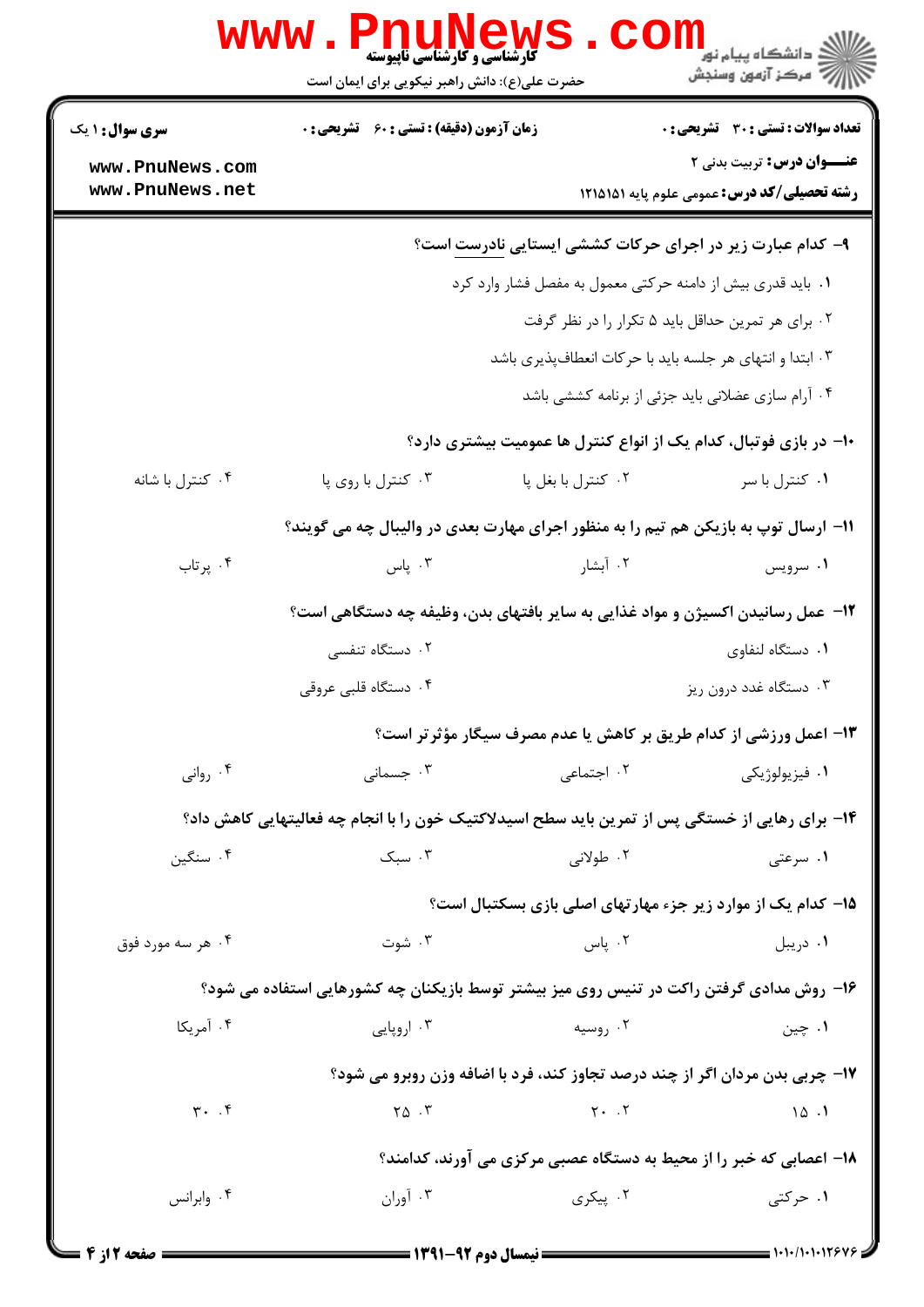| <b>سری سوال : ۱ یک</b>                                                                        | زمان آزمون (دقیقه) : تستی : 60 ٪ تشریحی : 0 |                                                                                            | <b>تعداد سوالات : تستی : 30 ٪ تشریحی : 0</b>                                    |  |
|-----------------------------------------------------------------------------------------------|---------------------------------------------|--------------------------------------------------------------------------------------------|---------------------------------------------------------------------------------|--|
| www.PnuNews.com<br>www.PnuNews.net                                                            |                                             |                                                                                            | عنــوان درس: تربیت بدنی ۲<br><b>رشته تحصیلی/کد درس:</b> عمومی علوم پایه ۱۲۱۵۱۵۱ |  |
|                                                                                               |                                             |                                                                                            |                                                                                 |  |
|                                                                                               |                                             | ۱۹- در کدامیک از بازیهای تیمی زیر، دو تیم با ۶ نفر بازی را آغاز می کنند؟                   |                                                                                 |  |
| ۰۴ هندبال                                                                                     | ۰۳ فوتبال                                   | ٠٢ بسكتبال                                                                                 | ٠١. واليبال                                                                     |  |
|                                                                                               |                                             |                                                                                            | <b>۲۰</b> - PNF در آمادگی جسمانی چیست؟                                          |  |
| ۰۲ یکی از روش های افزایش انعطاف پذیری                                                         |                                             |                                                                                            | ۰۱ یکی از شیوه های بازگشت به حالت اولیه                                         |  |
| ۰۴ یک الگوی توسعه قدرت جسمانی                                                                 |                                             |                                                                                            | ۰۳ یکی از مدل های افزایش آمادگی جسمانی                                          |  |
|                                                                                               |                                             | <b>۲۱</b> - دوی ۴×۴ متر به منظور توسعه کدام گزینه مطرح می شود؟                             |                                                                                 |  |
| ۰۲ استقامت عمومی بدن                                                                          |                                             |                                                                                            | ٠١ تقويت عضلات پاها                                                             |  |
|                                                                                               | ۰۴ تقويت عضلات پاها و شكم                   |                                                                                            | ۰۳ قابلیت چابکی بدن                                                             |  |
|                                                                                               |                                             | <b>3۲-</b> هنگام شنا مثل راه رفتن، قسمت عمده حرکت و چرخش باید از کدام مفصل انجام شود؟      |                                                                                 |  |
| ۰۴ کمر                                                                                        | ۰۳ لگن                                      | ۲ . مچ پا                                                                                  | ۰۱ زانو                                                                         |  |
|                                                                                               |                                             | ۲۳- اولین ضربه برای شروع بازی در والیبال را چه می گویند؟                                   |                                                                                 |  |
| ۰۴ سرویس                                                                                      | ۰۳ پاس ساعد                                 | ۰۲ آبشار                                                                                   | ۰۱ پاس پنجه                                                                     |  |
|                                                                                               |                                             | <b>۲۴</b> - در اجرای کدام مهارت در بازی فوتبال، پاها باید با زمین تماس داشته باشند؟        |                                                                                 |  |
| ۰۴ پاس دادن                                                                                   | ۰۳ پر تاب اوت                               | ۰۲ کنترل توپ                                                                               | ۰۱ هد زدن                                                                       |  |
| ۲۵- چرخش بالاتنه در حالی که روی یک صندلی نشسته اید، کدام گروه عضلانی را تحت کشش قرار نمی دهد؟ |                                             |                                                                                            |                                                                                 |  |
| ٠٢ عضلات ستون فقرات                                                                           |                                             |                                                                                            | ٠١. عضلات ناحيه ميان تنه                                                        |  |
|                                                                                               | ۰۴ عضلات شکم                                |                                                                                            | ۰۳ عضلات ناحیه شانه                                                             |  |
|                                                                                               |                                             | ۲۶- کدام یک از رشته های زیر،جزء منابع تربیت بدنی هستند؟                                    |                                                                                 |  |
| ۰۴ زیست شناسی                                                                                 | ۰۳ فیزیک                                    | ۰۲ شیمی                                                                                    | ۰۱ جغرافیا                                                                      |  |
|                                                                                               |                                             | ۲۷– افزایش انعطاف پذیری ناحیه خارجی ران، بیشتر برای کدام دسته از ورزشکاران زیر اهمیت دارد؟ |                                                                                 |  |
| ۰۴ کشتی<br>۰۳ دونده های استقامت                                                               |                                             | ۰۲ تکواندو                                                                                 | ۰۱ تنيس                                                                         |  |
|                                                                                               |                                             |                                                                                            |                                                                                 |  |